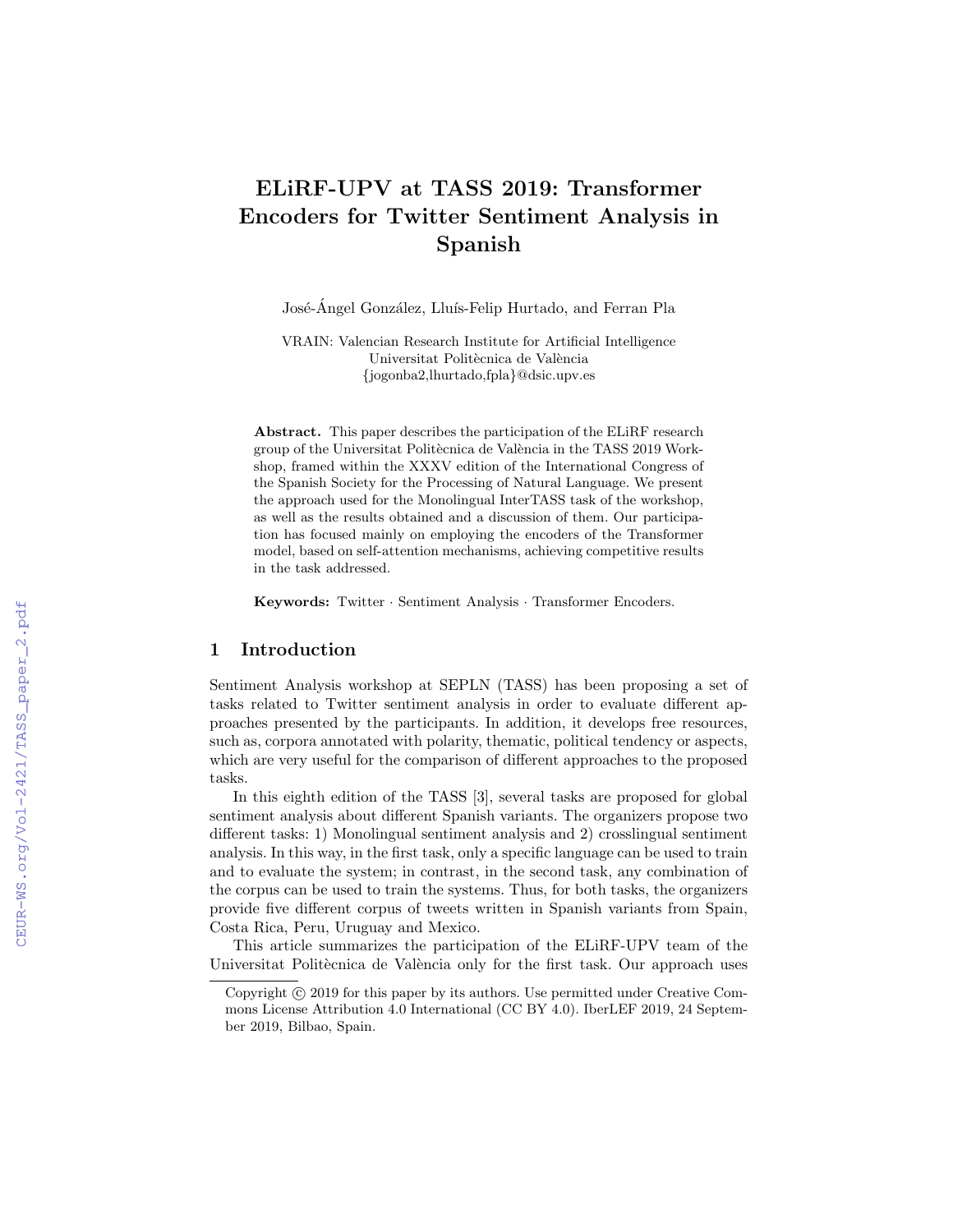state-of-the-art approaches that has provided competitive results in English sentiment analysis and machine translation [8] [1].

The rest of the article is structured as follows. Section 2 presents a description of the addressed task. In section 3 we describe the architecture of the proposed system. Section 4 summarizes the conducted experimental evaluation and the achieved results. Finally, some conclusions and possible future works are shown in section 5.

## 2 Task description

The organization has defined two subtasks: Task 1, monolingual SA, and Task 2, crosslingual SA. These tasks consists of assigning a global polarity to tweets (N, NEU, NONE and P). In Task 1 only one Spanish variant can be used, both for training and testing the system. In contrast, in Task 2 any combination of Spanish variants can be considered with the only restriction that those considered in the training set can not be used in the test set.

For both subtasks, five different corpora were considered for several Spanish variants. First, the InterTASS-ES corpus (Spain) composed of a training partition of 1125 samples, a validation of 581 samples and a test set consisting of 1706 samples. InterTASS-CR (Costa Rica) composed of 777 training samples, 390 for validation and 1166 for testing. InterTASS-PE (Peru), formed by 966 samples of training, 498 of validation and 1464 of test. InterTASS-UY (Uruguay), which contains 943 training samples, 486 validation and 1428 tests. Finally, InterTASS-MX (Mexico), with 989 training samples, 510 validation and 1500 test samples.

The tweet distribution according to their polarity in the InterTASS corpus training sets is shown in Table 1.

Table 1: Distribution of tweets in the training sets of InterTASS for all the Spanish variants.

|                               |                                   |  | ES   CR PE UY MX |
|-------------------------------|-----------------------------------|--|------------------|
| N                             | 474 310 228 367 505               |  |                  |
| <b>NEU</b>                    | $140$ 91 170 192 79               |  |                  |
| <b>NONE</b> 157 155 352 94 93 |                                   |  |                  |
| $\mathbf{P}$                  | 354 221 216 290 312               |  |                  |
| $\Sigma$                      | $\overline{1125 777 966 943 989}$ |  |                  |

As can be seen in Table 1, the training corpora are unbalanced and they have a bias to the  $N$  and  $P$  classes, except in the InterTASS-PE corpus, where the most frequent class is  $NONE$ . Moreover, the class  $NEU$  is always the least populated except in the case of Uruguay.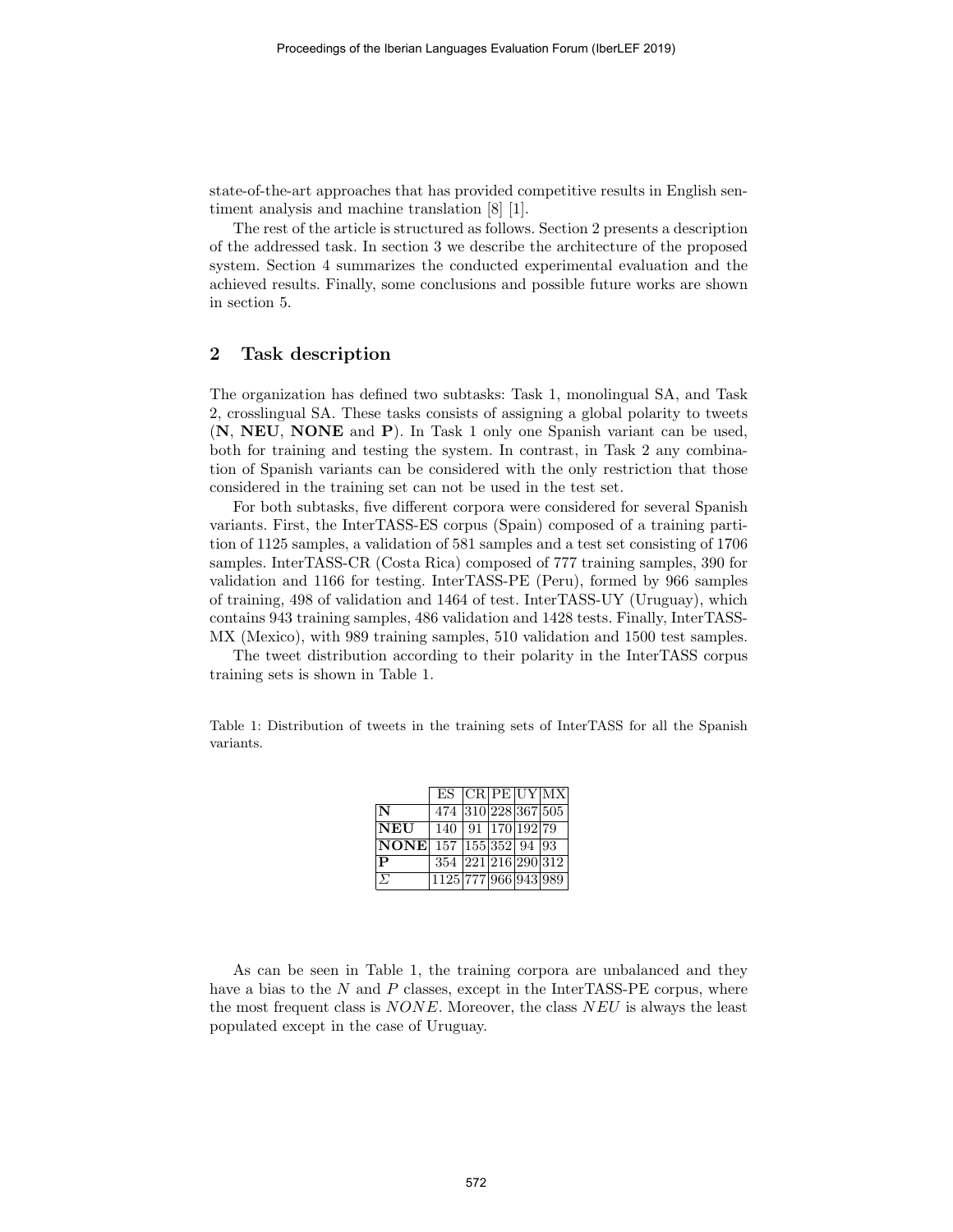## 3 System

In this section, we discuss the system architecture proposed to address the first task of TASS 2019 as well as the description of the resources used and the preprocessing applied to the tweets.

#### 3.1 Resources and preprocessing

In order to learn a word embedding model from Spanish tweets, we downloaded 87 million tweets of several Spanish variants. To provide the embedding layer of our system with a rich semantic representation on the Twitter domain, we use 300-dimensional word embeddings extracted from a skip-gram model [9] trained with the 87 million tweets by using Word2Vec framework [4].

#### 3.2 Transformer Encoders

Our system is based on the Transformer [11] model. Initially proposed for machine translation, the Transformer model dispenses with convolution and recurrences to learn long-range relationships. Instead of this kind of mechanisms, it relies on multi-head self-attention, where multiple attentions among the terms of a sequence are computed in parallel to take into account different relationships among them.

Concretely, we use only the encoder part in order to extract vector representations that are useful to perform sentiment analysis. We denote this encoding part of the Transformer model as Transformer Encoder. Figure 1 shows a representation of the proposed architecture for sentiment analysis.

The input of the model is a tweet  $X = \{x_1, x_2, ..., x_T : x_i \in \{0, ..., V\}\}\$  where  $T$  is the maximum length of the tweet and  $V$  is the vocabulary size. This tweet is sent to a d-dimensional fixed embedding layer,  $E$ , initialized with the weights of our embedding model. Moreover, to take into account positional information we also experimented with the sine and cosine functions proposed in [11]. After the combination of the word embeddings with the positional information, dropout  $[10]$  was used to drop input words with a certain probability p. On top of these representations,  $\overline{Nx}$  transformer encoders are applied, which relies on multi-head scaled dot-product attention with  $h$  different heads. To do this we used an architecture similar to the one described in [11]. It includes the layer normalization [2] and the residual connections.

Due to a vector representation is required to train classifiers on top of these encoders, a global average pooling mechanism was applied to the output of the last encoder, and it is used as input to a feed-forward neural network, with only one hidden layer, whose output layer computes a probability distribution over the the four classes of the task  $\mathbb{C} = \{P, N, NEU, NONE\}.$ 

We use Adam as update rule with  $\beta_1 = 0.9$  and  $\beta_2 = 0.999$  and Noam [11] as learning rate schedule with 5 warmup steps. The weighted cross entropy is used as loss function. Only the class distribution of the Spanish variant is considered to weight the cross entropy that is used for all language variants.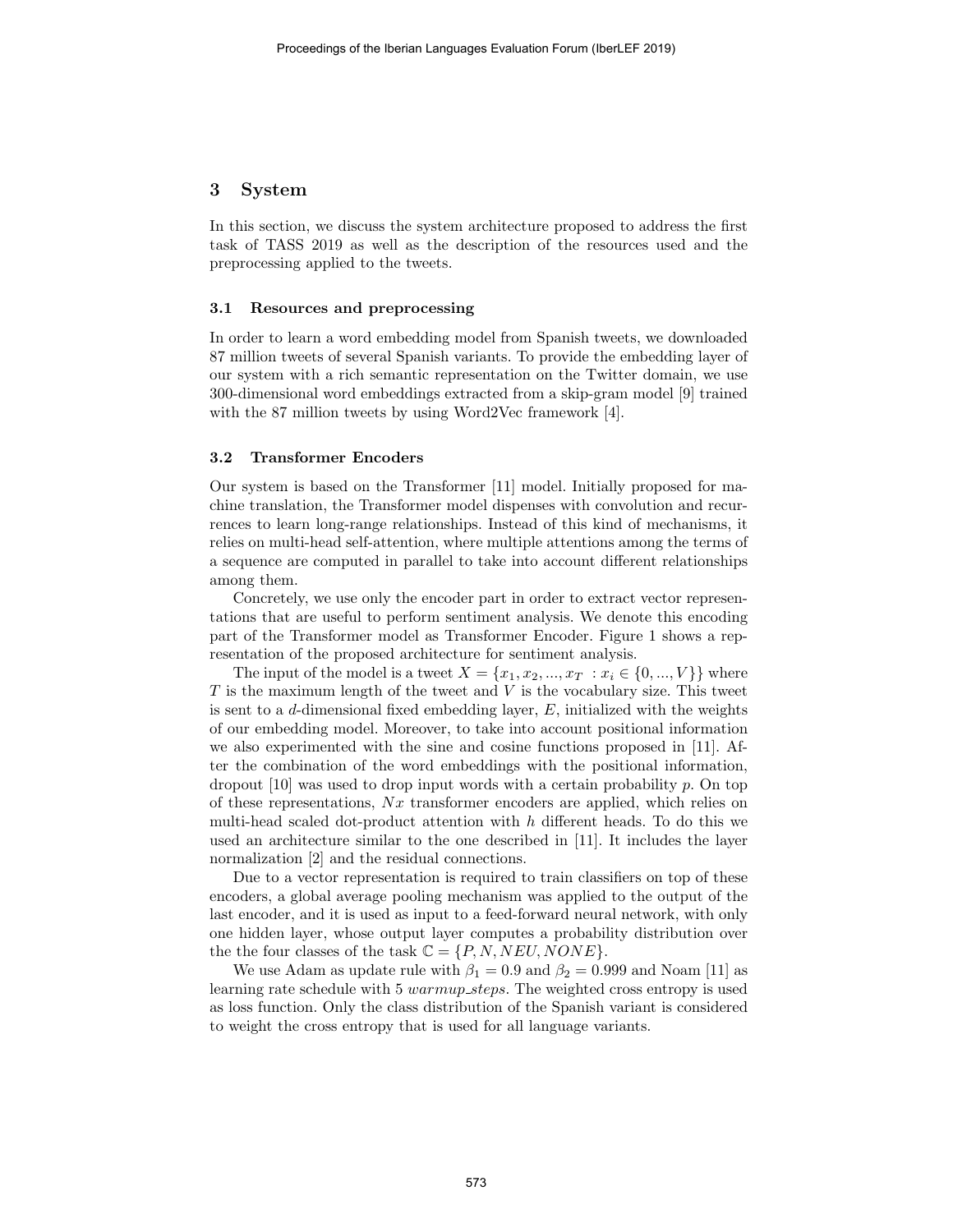

Fig. 1: The Transformer Encoder system for TASS 2019.

## 4 Experiments

We fixed some hyper-parameters to carry out the experimentation, concretely: batch size = 32,  $d_k = 64$ ,  $d_{ff} = d$  and  $T = 50$ . Another hyper-parameters such as p or warmup steps were set following some results obtained in preliminary experiments to  $p = 0.7$ , warmup\_steps = 5 epochs and  $h = 8$ .

Moreover, we compair our proposal, which is based on transformer encoders (TE), with another deep learning systems such as Deep Averaging Networks (DAN) [7] and Attention Long Short Term Memory Networks [6] (Att-LSTM) that are commonly used in related text classification tasks obtaining very competitive results. Concretely, these implementations are the systems proposed by our team in the TASS2018 edition, which achieved very competitive results [5].

In order to study how some system mechanisms (positional encodings) or hyper-parameters  $(Nx)$  affect the results obtained in terms of macro- $F_1$   $(MF_1)$ , macro-recall  $(MR)$ , macro-precision  $(MP)$  and Accuracy  $(Acc)$  we conducted some additional experimentation. Concretely, we removed the positional information and we used  $Nx \in \{1,2\}$  encoders. All the configurations were applied only to the Spanish subtask and the best two configurations are used also in the remaining subtasks. All these results are shown in Table 2.

As it can be seen in Table 2 for systems 1-TE-Pos and 2-TE-Pos on subtask ES, the use of positional information decreases the system performance. This seems to indicate that the positional information, represented by sine and cosine functions added to the word embeddings, is useless to the classifier. However, the results obtained by Att-LSTM, which takes into account the positional information by its internal memory, obtains better results than the 1-TE-Pos and 2-TE-Pos in almost all the metrics. These results show that the way the positional information is considered affects the performance of the systems in this task.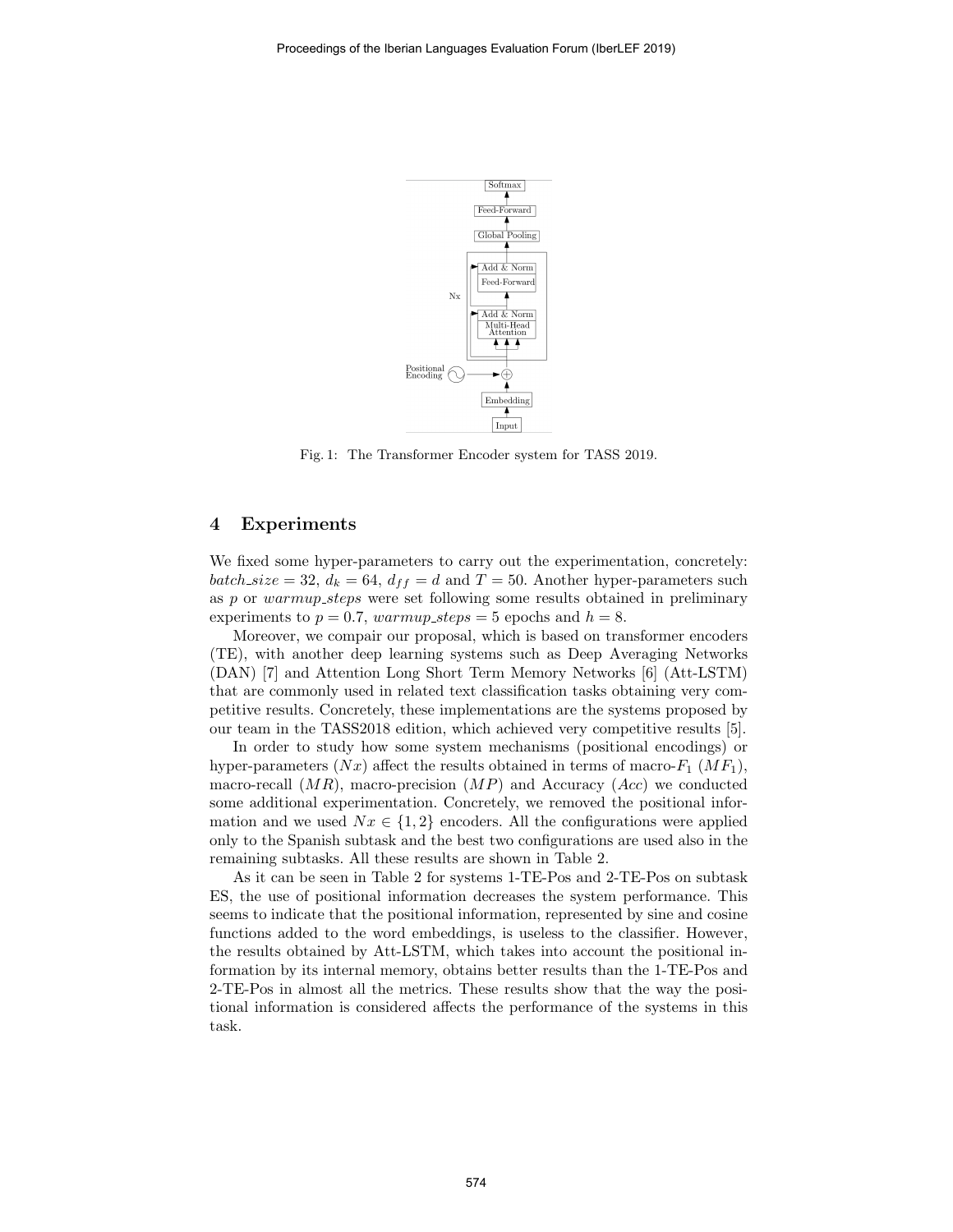|                                           | MР          |           | $MR$ $MF_1$ Acc   |       |  |  |
|-------------------------------------------|-------------|-----------|-------------------|-------|--|--|
|                                           | ES          |           |                   |       |  |  |
| 47.66<br>DAN                              |             |           | 48.46 47.94 56.28 |       |  |  |
| $Att-LSTM 50.00$                          |             | 48.14     | 48.83             | 58.00 |  |  |
| 1-TE-NoPos 52.80 54.38 53.34              |             |           |                   | 60.75 |  |  |
| $1-TE-Pos$                                | 46.26       |           | 46.56 46.25 55.94 |       |  |  |
| 2-TE-NoPos 52.85 53.03 51.47 61.27        |             |           |                   |       |  |  |
| 2-TE-Pos                                  | 47.31       |           | 48.79 47.71 56.11 |       |  |  |
|                                           |             | <b>PE</b> |                   |       |  |  |
| 1-TE-NoPos 49.06 50.43 49.51 54.62        |             |           |                   |       |  |  |
| <b>2-TE-NoPos</b> 46.29 46.00 44.92 46.79 |             |           |                   |       |  |  |
|                                           | $_{\rm CR}$ |           |                   |       |  |  |
| 1-TE-NoPos 55.36 56.10 54.56 58.46        |             |           |                   |       |  |  |
| <b>2-TE-NoPos</b> 52.14 52.36 51.71 55.13 |             |           |                   |       |  |  |
|                                           | UY          |           |                   |       |  |  |
| 1-TE-NoPos 54.71 56.63 54.83 57.20        |             |           |                   |       |  |  |
| <b>2-TE-NoPos 55.82</b> 53.56 54.29 58.64 |             |           |                   |       |  |  |
|                                           | MX          |           |                   |       |  |  |
| 1-TE-NoPos 53.59 55.03 54.10 63.52        |             |           |                   |       |  |  |
| $2$ -TE-NoPos 52.78 57.34 54.07           |             |           |                   | 60.78 |  |  |

Table 2: Results of the experimentation in the different variants.

The best results in terms of MR are achieved by the 1-TE-NoPos model. Due to this fact, the 1-TE-NoPos model outperforms 2-TE-NoPos model also in terms of  $MF_1$ , although the 2-TE-NoPos model achieves better results in the MP measure. This behavior is observed in almost all the Spanish variants, except on the MX subtask, where both models obtain similar results in terms of  $MF_1$ .

Moreover, in the ES variant, several configurations of the TE model outperforms the systems proposed by our team in previous editions of TASS (DAN and Att-LSTM) by a margin of  $\sim$ 5 points of  $MF_1$ , mainly due to the improvement (∼6 points) in terms of MR and MP (improvement of ∼3 points).

In Table 3, the results at class level for each variant, obtained with our best model (1-TE-NoPos), are shown. It is interesting to observe the improvements achieved by our system for the class NONE compared to our results in previous editions for this class. Generally, the results for the class  $N$  are better than those obtained on the other classes, except in the PE variant. In this case the NONE class is the easiest to detect due to this class is most frequent in the corpus. The results for  $P$  class are generally better than those for classes  $NEU$  and NONE, except on the PE variant. As it is observed in all the previous editions of TASS[5], the NEU class obtains the worse results.

The confusion matrix of our best system (1-TE-NoPos) for the ES variant is shown in Table 4. It is possible to see that the worse classified class  $(NEU)$ is usually confused with the classes N and P. This seems to indicate that our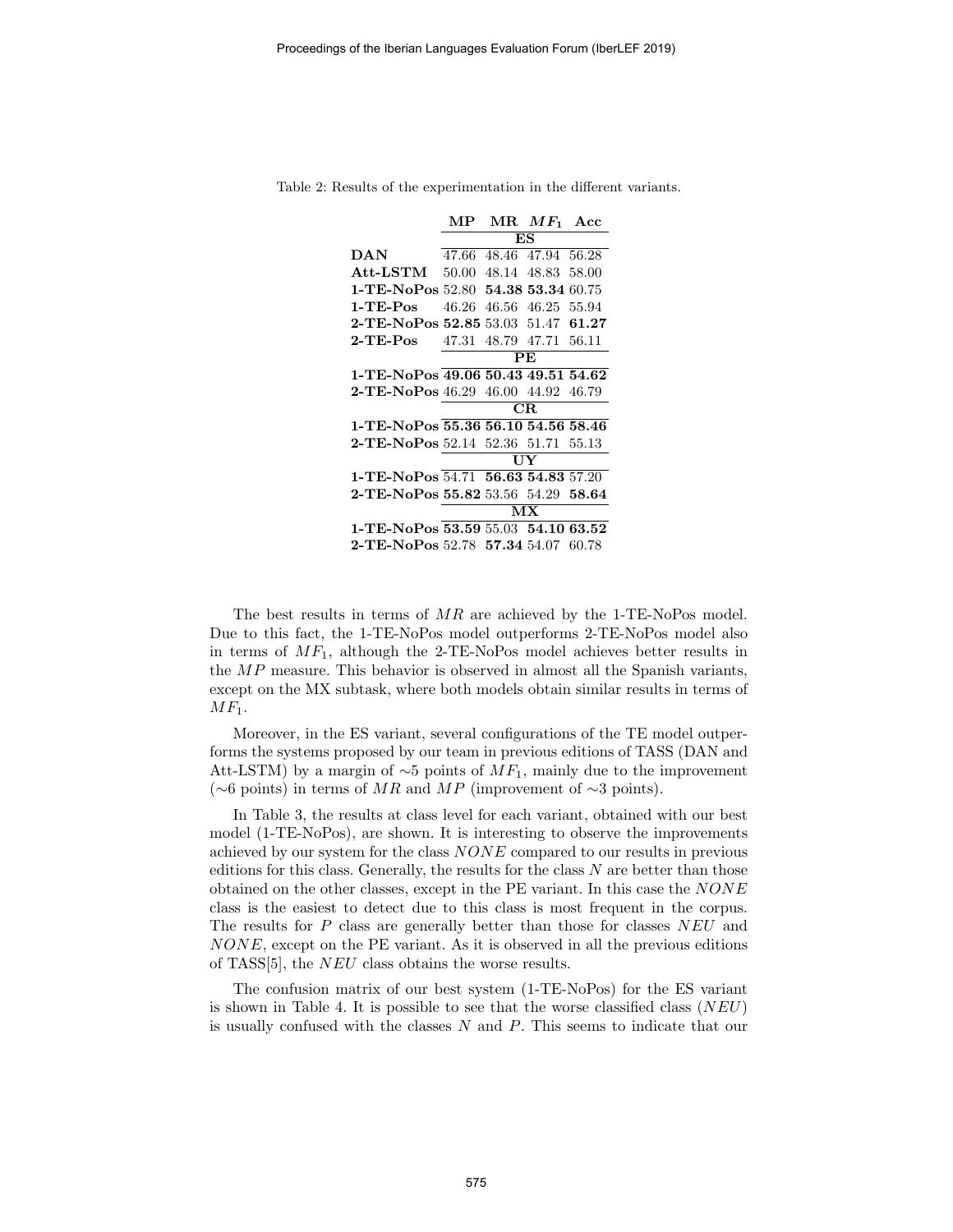Table 3: Results at class level, for each sub-task, of the best model 1-TE-NoPos (0 refers to N class, 1 to NEU, 2 to NONE and 3 to P).

|  |  |  |  | $P_0$ $P_1$ $P_2$ $P_3$ $R_0$ $R_1$ $R_2$ $R_3$ $F_{1_0}$ $F_{1_1}$ $F_{1_2}$ $F_{1_3}$ |  |  |
|--|--|--|--|-----------------------------------------------------------------------------------------|--|--|
|  |  |  |  | ES 73.03 30.56 46.34 61.25 73.31 26.51 59.38 58.33 73.17 28.39 52.05 59.76              |  |  |
|  |  |  |  | PE 51.40 27.27 64.88 52.67 51.40 26.79 57.83 65.71 51.40 27.03 61.15 58.47              |  |  |
|  |  |  |  | CR 74.58 27.87 46.09 72.92 61.54 30.91 73.61 58.33 67.43 29.31 56.68 64.81              |  |  |
|  |  |  |  | UY 69.70 34.51 50.00 64.64 47.92 43.33 58.85 76.47 56.79 38.42 54.05 70.06              |  |  |
|  |  |  |  | MX 73.93 30.91 44.07 65.47 75.40 33.33 54.17 57.23 74.66 32.08 48.60 61.07              |  |  |

model detects the presence of sentiment (positive or negative), but is unable to detect when both classes are neutralized.

Table 4: Confusion matrix for 1-TE-NoPos model on the ES development set.

|             |     |    | N NEU NONE P |    |
|-------------|-----|----|--------------|----|
| N           | 195 | 25 | 18           | 28 |
| NEU         | 25  | 22 | 13           | 23 |
| <b>NONE</b> | Q   | 6  | 38           | 11 |
| P           | 38  | 19 | 13           | 98 |

Finally, the system 1-TE-NoPos was used for labeling the test set of each variant. The results obtained by this model  $(MF_1, MP, and MR)$  and the ranking of our system in the competition are shown in Table 5. As it can be seen, our system is ranked as first for the ES subtask and second in all the remaining variants.

Table 5: Results and ranking of our system on the test sets.

|                      |  | $MF_1$ MP MR Rank |
|----------------------|--|-------------------|
| ES 50.70 50.50 50.80 |  | 1/9               |
| CR 49.60 49.80 49.30 |  | 2/9               |
| PE 44.70 45.60 43.90 |  | 2/9               |
| UY 51.50 49.70 53.60 |  | 2/7               |
| MX 50.10 49.00 51.20 |  | N/A               |

## 5 Conclusions

We have proposed a system based on the encoder part of the Transformer architecture in order to extract useful word representations that are discriminative to perform sentiment analysis on tweets from several Spanish variants. The results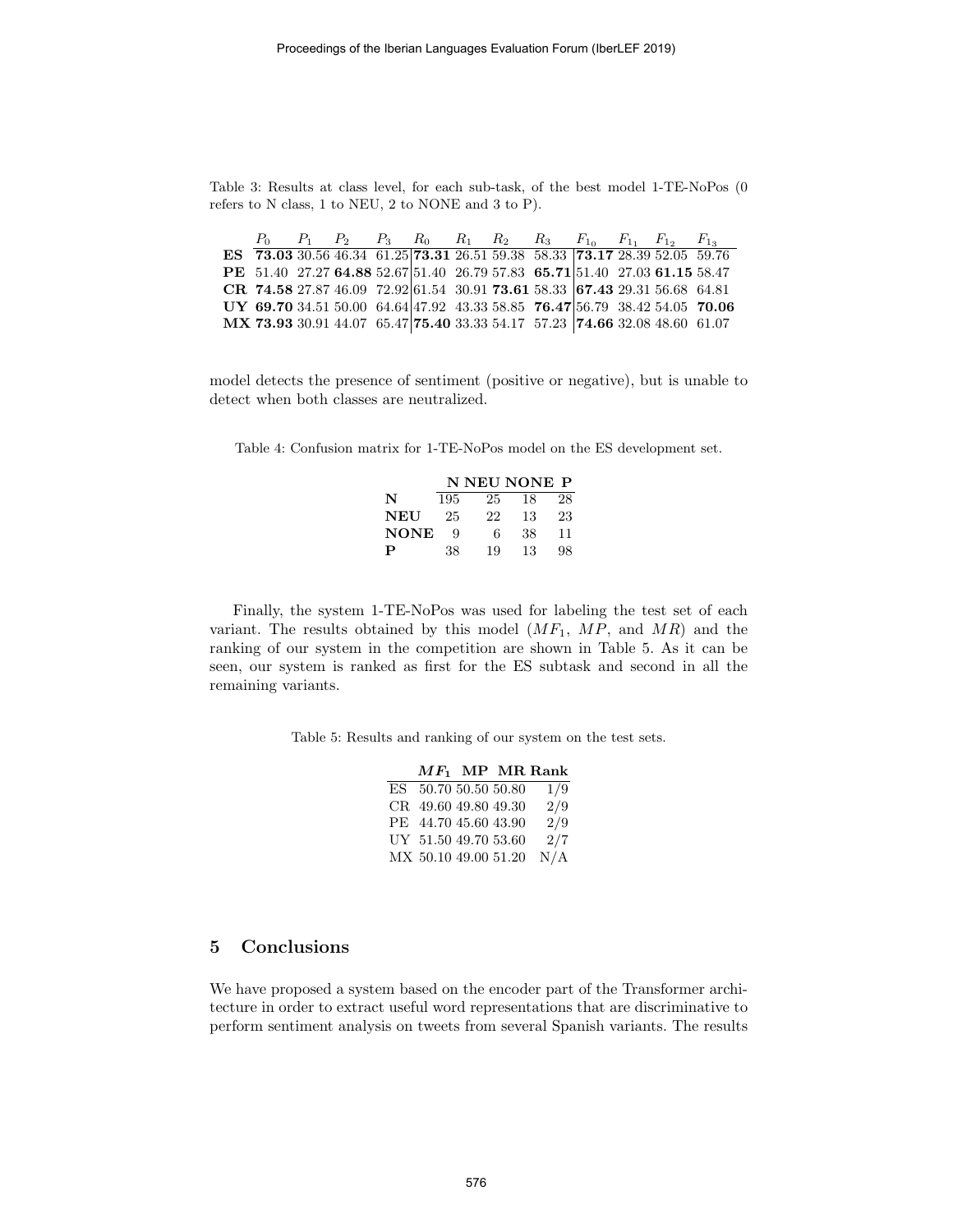obtained by our system are very promising, being the first or second ranked system on almost all the Spanish variants. This is especially significant, considering that these results have been obtained without an extensive experimentation on the hyperparameters of the model and these hyperparameters were only tuned on the ES subtask. This opens the door to future improvements by exploring modifications on the architecture and its hyperparameters.

# Acknowledgements

This work has been partially supported by the Spanish MINECO and FEDER founds under project AMIC (TIN2017-85854-C4-2-R) and by the GiSPRO project  $(PROMETEU/2018/176)$ . Work of José-Ángel González is financed by Universitat Politècnica de València under grant PAID-01-17.

## References

- 1. Ambartsoumian, A., Popowich, F.: Self-attention: A better building block for sentiment analysis neural network classifiers. In: WASSA@EMNLP (2018)
- 2. Ba, L.J., Kiros, R., Hinton, G.E.: Layer normalization. CoRR abs/1607.06450 (2016), http://arxiv.org/abs/1607.06450
- 3. Díaz-Galiano, M.C., et al.: Overview of tass 2019. CEUR-WS, Bilbao, Spain (2019)
- 4. González, J., Hurtado, L., Pla, F.: ELiRF-UPV en TASS 2017: Análisis de Sentimientos en Twitter basado en Aprendizaje Profundo (ELiRF-UPV at TASS 2017: Sentiment Analysis in Twitter based on Deep Learning). In: Proceedings of TASS 2017: Workshop on Semantic Analysis at SEPLN, TASS@SEPLN 2017, co-located with 33nd SEPLN Conference (SEPLN 2017), Murcia, Spain, September 18th, 2017. pp. 29–34 (2017), http://ceur-ws.org/Vol-1896/p2 elirf tass2017.pdf
- 5. González, J., Hurtado, L., Pla, F.: ELiRF-UPV en TASS 2018: Análisis de Sentimientos en Twitter basado en Aprendizaje Profundo (ELiRF-UPV at TASS 2018: Sentiment Analysis in Twitter based on Deep Learning). In: Proceedings of TASS 2018: Workshop on Semantic Analysis at SEPLN, TASS@SEPLN 2018, co-located with 34nd SEPLN Conference (SEPLN 2018), Sevilla, Spain, September 18th, 2018. pp. 37–44 (2018), http://ceur-ws.org/Vol-2172/p2\_elirf\_tass2018.pdf
- 6. Hochreiter, S., Schmidhuber, J.: Long short-term memory. Neural Comput. 9(8), 1735–1780 (Nov 1997). https://doi.org/10.1162/neco.1997.9.8.1735, http://dx.doi.org/10.1162/neco.1997.9.8.1735
- 7. Iyyer, M., Manjunatha, V., Boyd-Graber, J., Daumé III, H.: Deep unordered composition rivals syntactic methods for text classification. In: Proceedings of the 53rd Annual Meeting of the Association for Computational Linguistics and the 7th International Joint Conference on Natural Language Processing (Volume 1: Long Papers). pp. 1681–1691. Association for Computational Linguistics, Beijing, China (Jul 2015). https://doi.org/10.3115/v1/P15- 1162, https://www.aclweb.org/anthology/P15-1162
- 8. Letarte, G., Paradis, F., Giguère, P., Laviolette, F.: Importance of self-attention for sentiment analysis. In: Proceedings of the 2018 EMNLP Workshop BlackboxNLP: Analyzing and Interpreting Neural Networks for NLP. pp. 267– 275. Association for Computational Linguistics, Brussels, Belgium (Nov 2018), https://www.aclweb.org/anthology/W18-5429